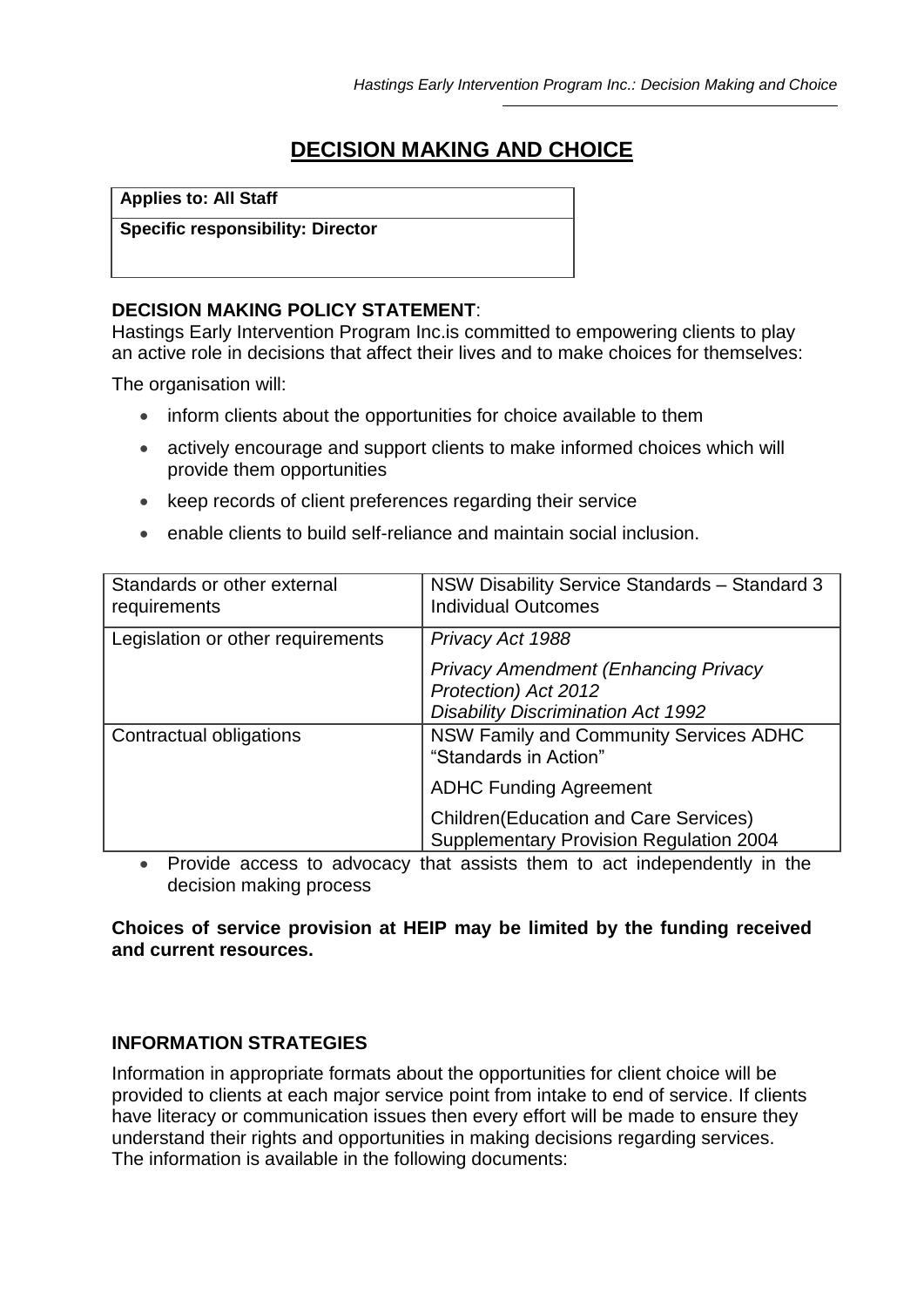- All Brochures/Flyers in the Enrolment Pack (see list attached)
- IFSP Form/Letter

*"An Individual Family Service Plan is a written plan of action. It specifies agreed upon priorities designed to meet the needs of both the family and child with a disability."*

*(Australian Early Intervention Association - NSW Chapter)*

- Parent Questionnaire
- Service Provision/Class nomination forms
- Newsletters
- Community Flyers distributed via email or placed on noticeboards.

### **SUPPORT TO MAKE CHOICES**

Clients will have the opportunity to make choices about their service in the following ways:

- 1. Service delivery access choices in:
	- Home Visits/suitable times
	- Early Childhood visits
	- Centre based groups/playgroups
	- Community support
	- Days of attendance
	- Morning or afternoon sessions
	- Combinations of the above
	- Speech therapy provision
	- Attendance at workshops
	- Communication method preference.
	- Sharing of Information permissions
- 2. Individual service planning Usually 6 monthly meetings families are encouraged to identify:
	- Family priorities and goals for their child (incorporated into an IEP)
	- Frequency of IFSP Meetings
	- Other services they wish to be involved
	- Who they wish to attend reviews
	- Changes to service provision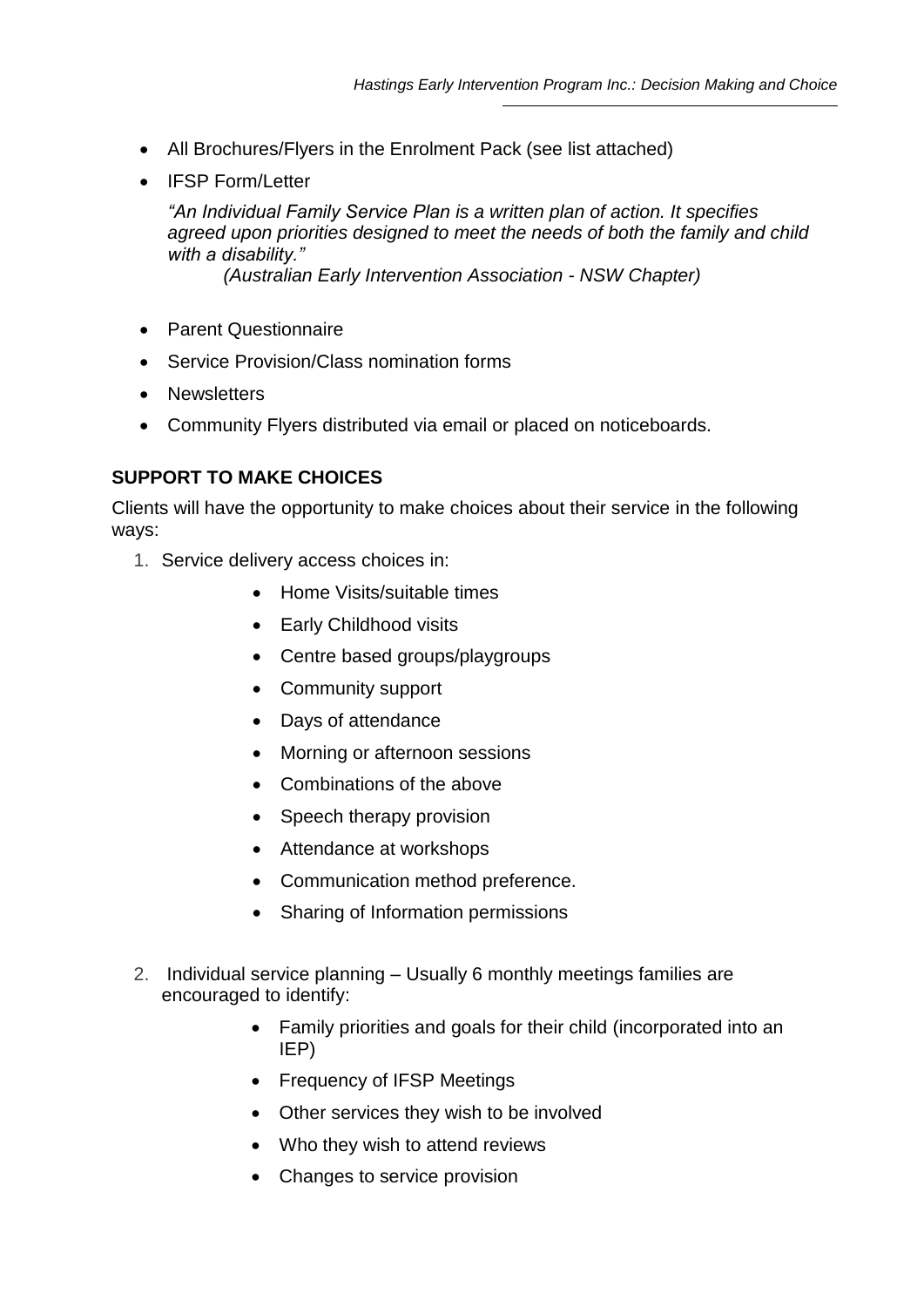HEIP actively supports service users to make choices in the way they use services by:

- Providing information in written and verbal format as above.
- Providing interpreter services and culturally and linguistically appropriate support for families when necessary.
- Providing advocacy information and encouraging the use of an advocate.
- Providing personalised and sensitive support for families identified as having literacy issues.
- Using the HEIP Website to distribute information.

Each family will be given the opportunity to evaluate the service they receive through their six monthly IFSP and will also be able to evaluate the Hastings Early Intervention Program on an annual basis through a formal questionnaire. They have a choice within this Evaluation to request phone contact to discuss concerns or feedback.

# **RECORD KEEPING**

HEIP documents all input from clients regarding their service preferences. This is recorded on:

- Client files Progress Notes
- IFSP Forms
- Consultation Notes/IEPs

 $\bullet$ 

- Enrolment Forms
- Specific Forms Sharing of Information and Communication Preference
- **•** Email Database

## **DOCUMENTATION**

| Documents related to this policy                           |                                                           |  |
|------------------------------------------------------------|-----------------------------------------------------------|--|
| <b>Related policies</b>                                    | Client participation and Social Inclusion Policy          |  |
|                                                            | <b>Privacy Policy</b>                                     |  |
|                                                            | <b>Service Information Policy</b>                         |  |
|                                                            | <b>Advocacy Policy</b>                                    |  |
| Forms, record keeping or other<br>organisational documents | Enrolment Pack (see attached)                             |  |
|                                                            | <b>IFSP Forms/Letters</b>                                 |  |
|                                                            | <b>HEIP Service Evaluation- Client Feedback</b><br>Survey |  |
|                                                            | <b>HEIP Parent Questionnaire.</b>                         |  |

**Reviewing and approving this policy**